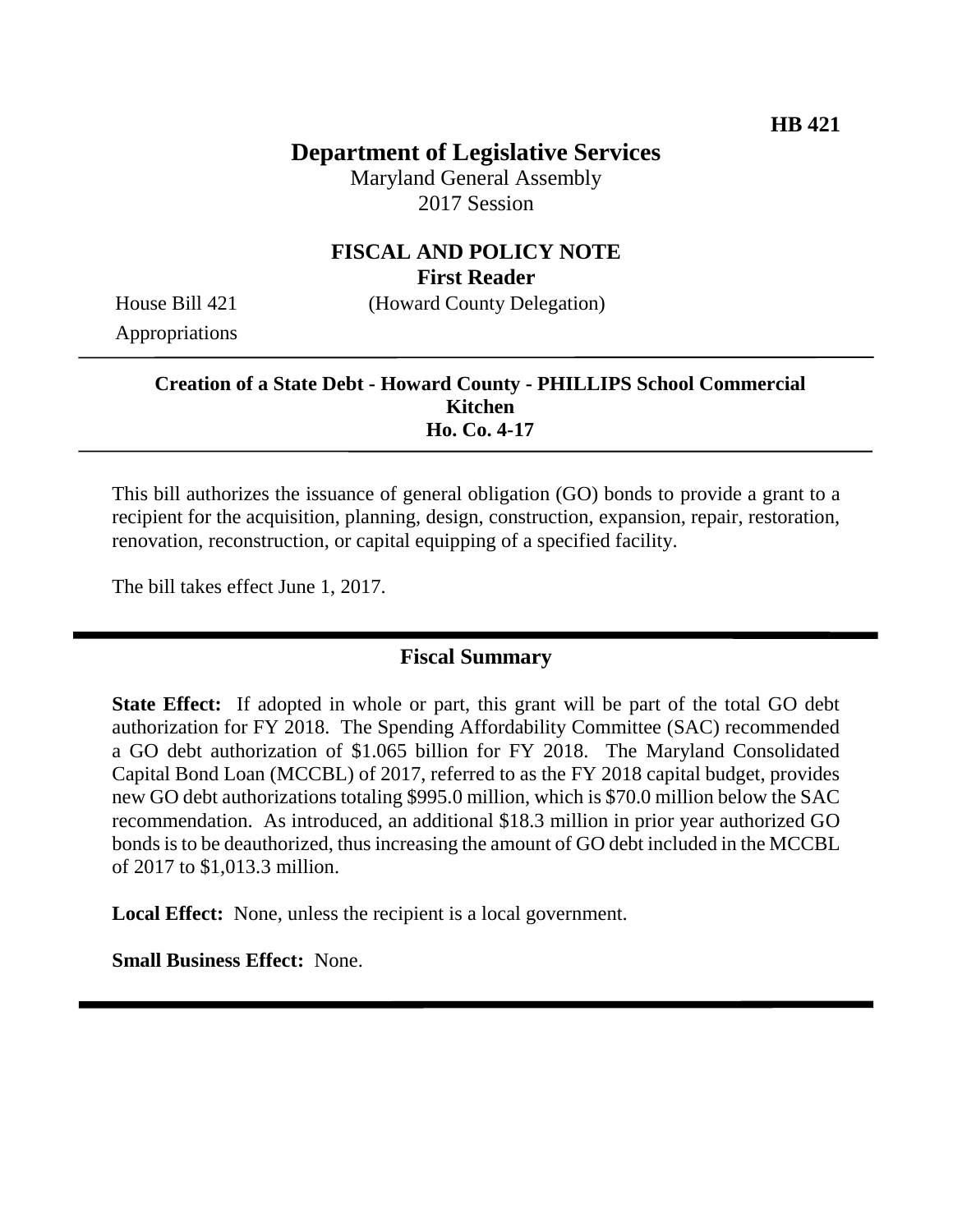## **Analysis**

### **Current Law/Background:**

*Bond Sales and Debt Service:* The State last sold bonds on March 8, 2017, which included \$675.0 million in new money bonds in support of the State's capital program. Of the \$675.0 million, \$575.0 million was issued as new tax-exempt bonds and \$100.0 million as new taxable bonds. The bonds were sold in separate series, with a combined true interest cost of 2.84%, with an average maturity of 10.6 years for the tax-exempt issuance and 2.04% over 5 years for the taxable issuance. The shorter maturities for the taxable issuance explains the lower true interest cost compared to the tax-exempt issuance. The actual annual debt service cost is determined by the coupon rate achieved at the time the bonds were issued, which ranged from 3.25% to 5.0% for an average coupon rate of 4.6%. Therefore, State debt service is estimated to cost \$69.9 million annually based on the average coupon rate.

GO bonds authorized in a given year are not all issued the year in which they are authorized. The State Treasurer's Office estimates that just over half of the GO bonds authorized in a year are typically issued within the first two fiscal years. The Capital Debt Affordability Committee assumes bonds authorized in a given year will be fully issued over five years; specific issuances are 31% in the first year, 25% in the second year, 20% in the third year, 15% in the fourth year, and 9% in the fifth year.

*Legislative Initiatives:* As introduced by the Governor, the MCCBL of 2017 does not include the customary earmark of \$15.0 million for legislative initiatives. However, because the General Assembly can both reduce and add to the capital budget, the budget committees may consider bond bill requests during the 2017 session and amend them into the MCCBL.

The bills listed below authorize the issuance of GO bonds to provide grants to various recipients for the acquisition, planning, design, construction, expansion, repair, restoration, renovation, reconstruction, and/or capital equipping of various facilities.

Most bills require either a "hard" or "soft" match, as noted. Where no match is required, the term "grant" is indicated. A "hard" match means the recipient provides a dollar-for-dollar match of the State funds and does not expend the matching funds until after the effective date of the authorizing act. A "soft" match is any other type of match. Soft matches include the use of the value of the real property as the match, in-kind contributions such as materials or construction services, or funds expended prior to the effective date of the bill. A match key is provided immediately below the list of projects.

The list is organized into two categories: statewide bond bills; and local bond bills. Within the local bond bill category, the projects are sorted first by the county in which the project is located and then alphabetically by project title. Most projects have both a House and a Senate bill.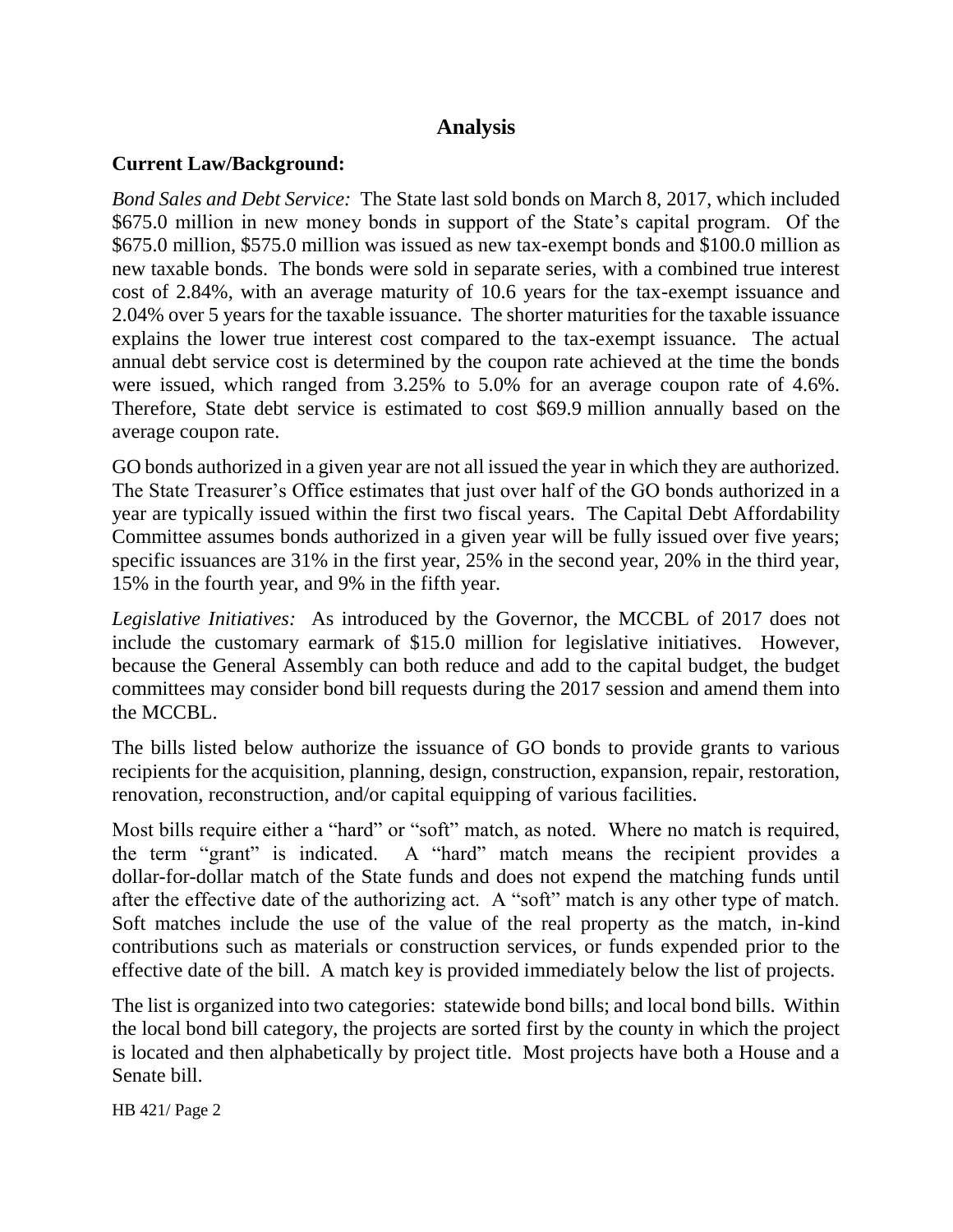# **2017 Session Bond Bills Introduced**

| $\bf{HB}$<br><b>Statewide</b> | <b>Sponsor</b>          | $\mathbf{S}\mathbf{B}$ | <b>Sponsor</b> | <b>Project</b>                                                            | <b>County</b> | <b>Request</b> | <b>Match</b> |
|-------------------------------|-------------------------|------------------------|----------------|---------------------------------------------------------------------------|---------------|----------------|--------------|
| 1646                          | Malone                  | 1078                   | Reilly         | <b>Lutheran Mission Society</b><br><b>Compassion Centers</b>              | Statewide     | 200,000        | Hard         |
|                               | <b>Local Bond Bills</b> |                        |                |                                                                           |               |                |              |
| 805                           | Delegation              | 662                    | Edwards        | <b>Coal Miner Memorial Statue</b>                                         | Allegany      | 75,000         | Hard         |
| 809                           | Delegation              | 638                    | Edwards        | <b>Cumberland YMCA Youth Center</b>                                       | Allegany      | 125,000        | Hard         |
| 1333                          | McMillan                |                        |                | Annapolis Masonic Lodge No. 89                                            | Anne Arundel  | 150,000        | Soft(U,2,3)  |
| 1298                          | McMillan                | 590                    | Astle          | Annapolis Shakespeare Company<br>Theatre                                  | Anne Arundel  | 272,000        | Soft(2,3)    |
| 1621                          | McMillan                | 749                    | Astle          | Arundel Lodge                                                             | Anne Arundel  | 60,000         | Soft(all)    |
| 570                           | Saab                    | 97                     | Reilly         | Arundel Volunteer Fire Department Anne Arundel<br><b>Community Center</b> |               | 400,000        | Soft(all)    |
| 778                           | <b>Busch</b>            |                        |                | <b>Bestgate Park</b>                                                      | Anne Arundel  | 100,000        | Grant        |
| 567                           | Saab                    | 115                    | Reilly         | Cape St. Claire Beach<br>Replenishment                                    | Anne Arundel  | 750,000        | Hard         |
|                               |                         | 1067                   | Astle          | Chesapeake Children's Museum                                              | Anne Arundel  | 200,000        | Soft(2)      |
| 486                           | <b>Busch</b>            | 1041                   | Astle          | Chesapeake Region Accessible<br><b>Boating Project</b>                    | Anne Arundel  | 75,000         | Soft(U,1,2)  |
| 787                           | Kipke                   | 63                     | Simonaire      | Downs Park Amphitheater                                                   | Anne Arundel  | 100,000        | Soft(all)    |
| 1312                          | Kipke                   | 507                    | Simonaire      | Hancock's Resolution Visitor Center Anne Arundel<br>and Barn              |               | 250,000        | Hard         |
| 985                           | <b>Busch</b>            | 1028                   | Astle          | Harambee House Community<br><b>Outreach Center</b>                        | Anne Arundel  | 54,000         | Soft(1)      |
| 1589                          | <b>Busch</b>            | 1181                   | Astle          | Historic Annapolis Museum                                                 | Anne Arundel  | 90,000         | Grant        |
| 734                           | <b>Busch</b>            |                        |                | Hot Sox Park                                                              | Anne Arundel  | 200,000        | Soft(3)      |
| 98                            | Simonaire               | 69                     | Simonaire      | Loopers Field Improvement Project                                         | Anne Arundel  | 50,000         | Soft(all)    |
| 1639                          | S. Howard               | 1128                   | Astle          | Mandrin Inpatient Care Center                                             | Anne Arundel  | 100,000        | Hard         |
| 733                           | <b>Busch</b>            |                        |                | Maryland Hall for the Creative Arts                                       | Anne Arundel  | 250,000        | Grant        |
| 637                           | Beidle                  | 1117                   | DeGrange       | Resiliency and Education Center at<br>Kuhn Hall-                          | Anne Arundel  | 1,000,000      | Soft(1,2)    |
| 1399                          | S. Howard               | 1118                   | Reilly         | Southern High School Athletic<br>Facilities                               | Anne Arundel  | 120,000        | Grant        |
| 38                            | Carey                   | 56                     | Simonaire      | Sun Valley Park Playground                                                | Anne Arundel  | 50,000         | Grant        |
| 553                           | Sophocleus              |                        |                | The Arc of the Central Chesapeake<br>Region                               | Anne Arundel  | 150,000        | Hard         |
| 1340                          | McMillan                | 785                    | Astle          | The Bernie House                                                          | Anne Arundel  | 150,000        | Hard         |
| 806                           | Kipke                   | 1046                   | Simonaire      | Tick Neck Park Athletic Fields                                            | Anne Arundel  | 250,000        | Hard         |
| 415                           | Malone                  | 95                     | Reilly         | <b>Woods Community Center</b>                                             | Anne Arundel  | 200,000        | Hard         |
| 634                           | Beidle                  | 514                    | Astle          | YWCA Domestic Violence and<br><b>Trafficking Shelters</b>                 | Anne Arundel  | 1,000,000      | Soft(1,3)    |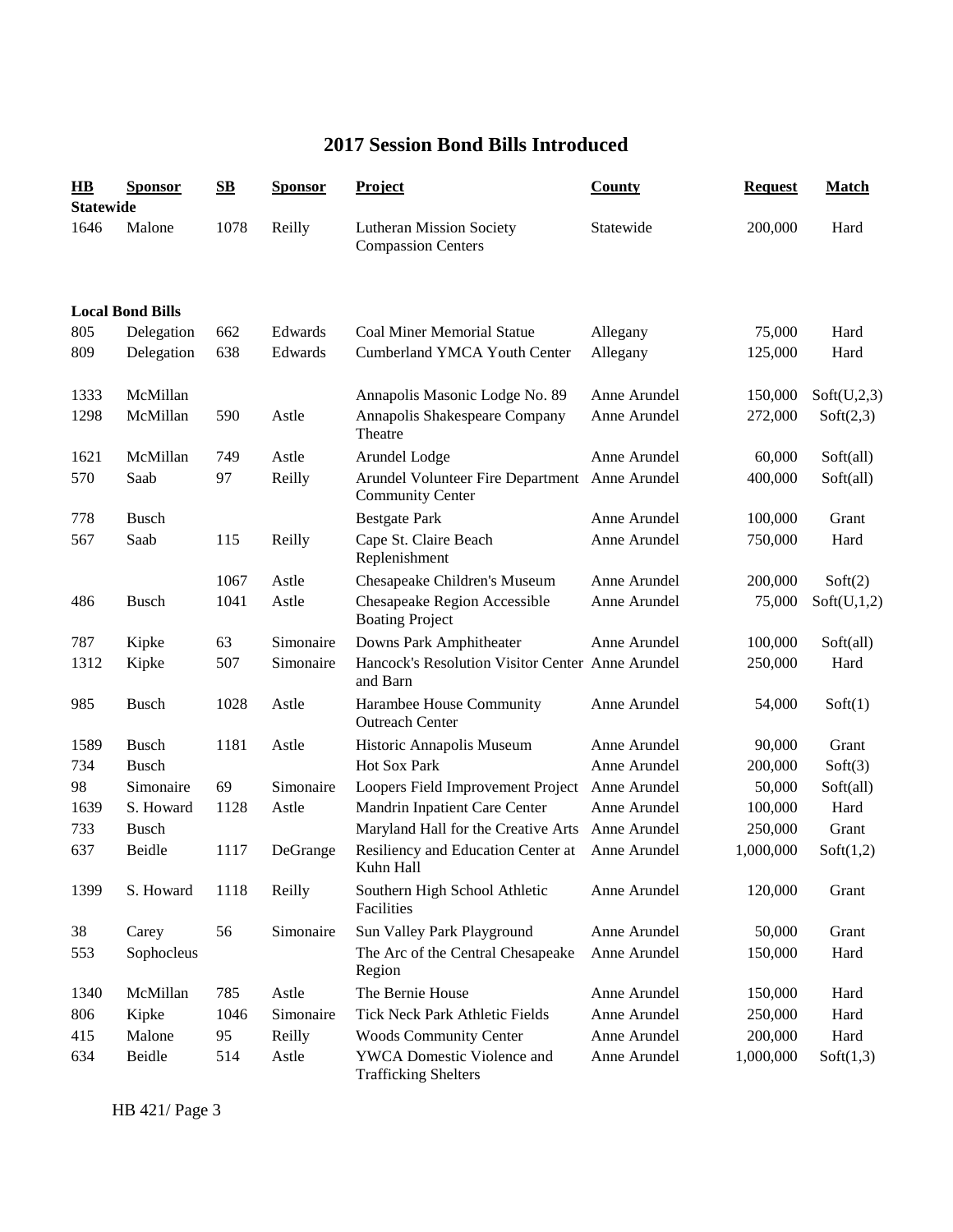| 549  | Hayes      | 733  | Robinson           | Arch Social Club Historic Site<br>Restoration                                     | <b>Baltimore City</b> | 250,000   | Soft(1,2)   |
|------|------------|------|--------------------|-----------------------------------------------------------------------------------|-----------------------|-----------|-------------|
| 1421 | Hayes      | 1182 | Robinson           | <b>Baltimore Museum of Art</b>                                                    | <b>Baltimore City</b> | 500,000   | Hard        |
| 1523 | Lierman    | 1070 | Ferguson           | Baltimore Regional Education and<br><b>Training Center</b>                        | <b>Baltimore City</b> | 1,000,000 | Soft(all)   |
| 1091 | Lierman    | 859  | Ferguson           | Baybrook Park Athletic Field                                                      | <b>Baltimore City</b> | 250,000   | Soft(3)     |
| 1637 | Haynes     |      |                    | <b>Bon Secours Youth Development</b><br>Center                                    | <b>Baltimore City</b> | 800,000   | Soft(all)   |
|      |            | 410  | Robinson           | Carmel Community Reaching Out<br>Center                                           | <b>Baltimore City</b> | 925,000   | Hard        |
| 1581 | Hayes      | 1112 | Robinson           | Center Stage                                                                      | <b>Baltimore City</b> | 200,000   | Soft(3)     |
| 731  | Haynes     | 502  | Nathan-<br>Pulliam | Community Empowerment and<br><b>Wellness Center</b>                               | <b>Baltimore City</b> | 500,000   | Soft(1,2)   |
| 1116 | Clippinger | 767  | Ferguson           | <b>Creative Alliance</b>                                                          | <b>Baltimore City</b> | 600,000   | Soft(all)   |
| 1131 | Ali        |      |                    | Cylburn Arboretum Carriage House<br>and Nature Museum                             | <b>Baltimore City</b> | 500,000   | Soft(U,all) |
| 575  | McCray     | 589  | McFadden           | Darley Park Community Park                                                        | <b>Baltimore City</b> | 50,000    | Hard(U)     |
| 1164 | Conaway    |      |                    | Downtown Cultural Art Center                                                      | <b>Baltimore City</b> | 280,000   | Soft(U,2)   |
| 1228 | Mosby      |      |                    | <b>EMAGE Center</b>                                                               | <b>Baltimore City</b> | 250,000   | Soft(3)     |
| 745  | Hayes      | 489  | Robinson           | Garrett-Jacobs Mansion                                                            | <b>Baltimore City</b> | 200,000   | Soft(3)     |
| 1137 | Ali        | 1159 | Oaks               | Get Involved Community Center                                                     | <b>Baltimore City</b> | 350,000   | Soft(U,all) |
| 1656 | Hayes      | 241  | Robinson           | Hampden Family Center                                                             | <b>Baltimore City</b> | 250,000   | Soft(3)     |
| 1495 | Glenn      | 123  | McFadden           | Harford House                                                                     | <b>Baltimore City</b> | 150,000   | Soft(U,2)   |
| 1316 | McCray     | 75   | McFadden           | Harford Road Assisted Living and<br>Medical Adult Day Care Center                 | <b>Baltimore City</b> | 250,000   | Soft(3)     |
| 1640 | Glenn      | 122  | McFadden           | <b>Historic Diamond Press Building</b>                                            | <b>Baltimore City</b> | 300,000   | Grant       |
|      |            | 71   | McFadden           | Hoen Lithograph Building<br>Renovation                                            | <b>Baltimore City</b> | 200,000   | Soft(1)     |
| 1611 | Haynes     | 1113 | Nathan-<br>Pulliam | Hopework CDC Youth and Family<br>Service Center                                   | <b>Baltimore City</b> | 150,000   | Soft(U,all) |
| 1303 | R. Lewis   | 686  | Ferguson           | House of Freedom Commercial<br>Kitchen Renovation                                 | <b>Baltimore City</b> | 1,400,000 | Hard        |
|      | Conaway    | 413  | Robinson           | <b>Intentional Community Building</b><br><b>Collective Co-Housing Development</b> | <b>Baltimore City</b> | 140,000   | Grant       |
| 719  | Conaway    | 411  | Robinson           | Le Mondo                                                                          | <b>Baltimore City</b> | 200,000   | Soft(1,2)   |
| 101  | McIntosh   | 575  | Conway             | Manna House                                                                       | <b>Baltimore City</b> | 50,000    | Hard        |
| 1232 | Mosby      | 613  | Robinson           | Maryland Art Place                                                                | <b>Baltimore City</b> | 100,000   | Soft(U,2,3) |
| 1658 | P. Young   | 1183 | Smith              | Maryland Center for Veterans<br><b>Education and Training</b>                     | <b>Baltimore City</b> | 300,000   | Grant       |
| 1304 | R. Lewis   | 685  | Ferguson           | Meals on Wheels Kitchen<br>Improvements                                           | <b>Baltimore City</b> | 275,000   | Hard        |
| 1644 | Jones      | 1076 | McFadden           | Most Worshipful Prince Hall Grand Baltimore City<br>Lodge                         |                       | 300,000   | Soft(2,3)   |
| 1544 | Haynes     | 1062 | Nathan-<br>Pulliam | My Brother's Keeper                                                               | <b>Baltimore City</b> | 280,000   | Soft(U,2)   |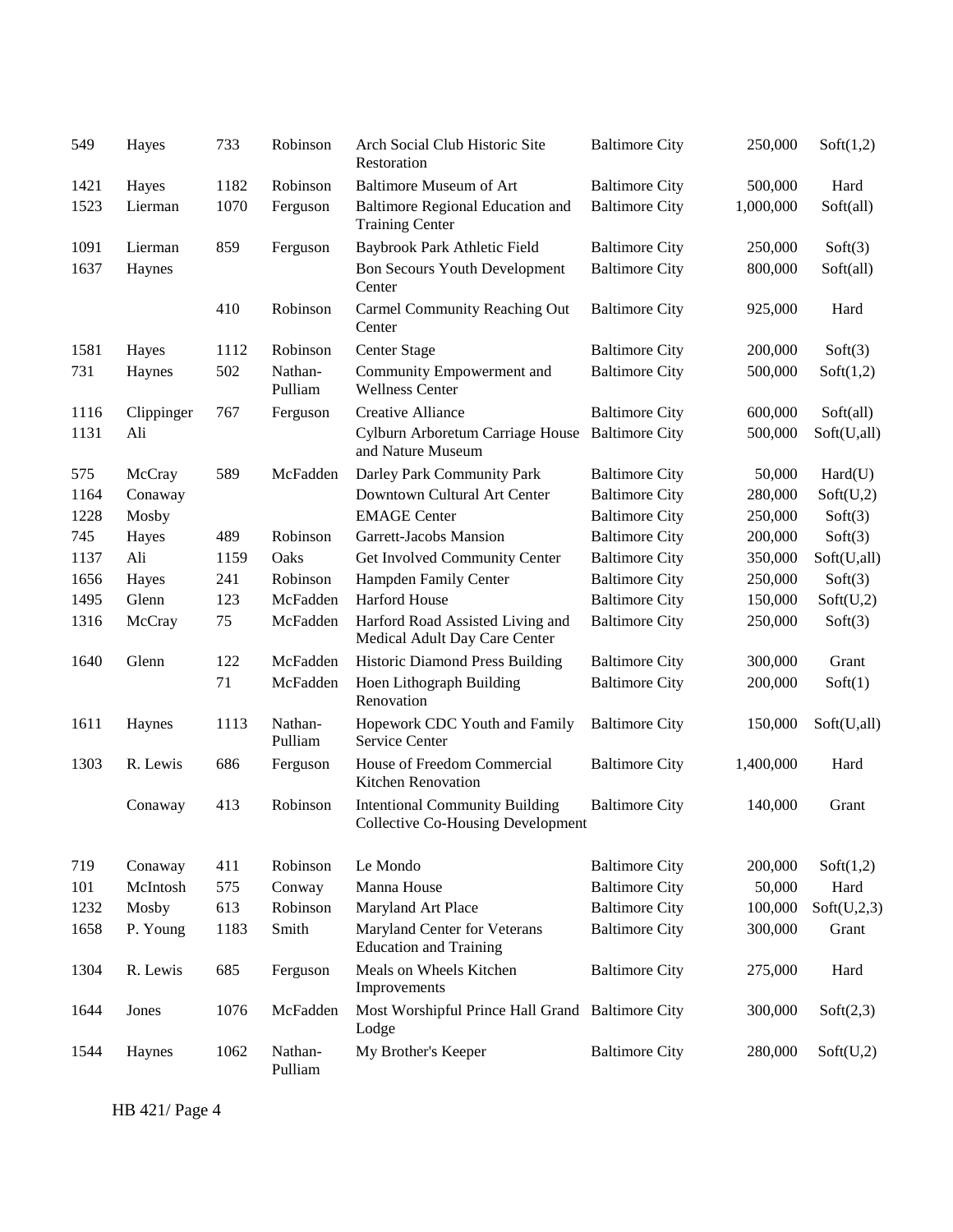|      | Glenn           | 695  | McFadden           | National Great Blacks in Wax<br>Museum                                                      | <b>Baltimore City</b> | 800,000   | Soft(all) |
|------|-----------------|------|--------------------|---------------------------------------------------------------------------------------------|-----------------------|-----------|-----------|
|      |                 | 412  | Robinson           | Parks and People Campus at<br>Mondawmin                                                     | <b>Baltimore City</b> | 150,000   | Soft(all) |
| 1612 | Haynes          |      |                    | Payne Memorial Outreach<br><b>Community Youth Center</b>                                    | <b>Baltimore City</b> | 125,000   | Soft(1,2) |
| 1088 | Lierman         | 1045 | Ferguson           | Port Discovery Children's Museum                                                            | <b>Baltimore City</b> | 500,000   | Grant     |
| 1139 | Ali             | 1160 | Oaks               | Progressive Education Center<br>Playground                                                  | <b>Baltimore City</b> | 150,000   | Soft(U,3) |
|      | Clippinger      | 860  | Ferguson           | Rash Field Improvement Project                                                              | <b>Baltimore City</b> | 2,000,000 | Soft(all) |
| 1098 | Clippinger      |      |                    | Rash Field Park                                                                             | <b>Baltimore City</b> | 1,000,000 | Hard      |
| 1596 | <b>Branch</b>   | 121  | McFadden           | Roberta's House                                                                             | <b>Baltimore City</b> | 250,000   | Grant     |
| 1591 | Hayes           | 1151 | Robinson           | <b>Sellers Mansion</b>                                                                      | <b>Baltimore City</b> | 500,000   | Soft(1,2) |
| 1129 | Haynes          | 1029 | Nathan-<br>Pulliam | Shake and Bake Family Fun Center                                                            | <b>Baltimore City</b> | 350,000   | Soft(U,2) |
|      |                 | 242  | Robinson           | St. Francis Neighborhood Center                                                             | <b>Baltimore City</b> | 500,000   | Soft(all) |
| 1153 | Hayes           | 414  | Robinson           | The Central West Gateway                                                                    | <b>Baltimore City</b> | 255,000   | Soft(2,3) |
|      |                 | 1074 | Nathan-<br>Pulliam | The SEED School of Maryland                                                                 | <b>Baltimore City</b> | 1,200,000 | Hard(U)   |
|      |                 | 547  | Conway             | <b>Woodbourne Center Vocational</b><br>Program                                              | <b>Baltimore City</b> | 375,000   | Hard(U)   |
|      |                 | 1051 | Jennings           | Camp Puh'tok                                                                                | <b>Baltimore</b>      | 500,000   | Soft(2)   |
| 798  | Ebersole        | 596  | Kasemeyer          | Community College of Baltimore<br><b>County Catonsville Campus</b><br>Artificial Turf Field | <b>Baltimore</b>      | 250,000   | Hard      |
| 1527 | <b>Bromwell</b> | 1093 |                    | Klausmeier Double Rock Park                                                                 | Baltimore             | 250,000   | Hard      |
| 829  | Hettleman       | 741  | Zirkin             | Jewish Teen Advancement Program Baltimore<br>House                                          |                       | 100,000   | Soft(1)   |
| 884  | Jones           | 565  | Kelley             | <b>Liberty Community Development</b><br>Youth Center                                        | Baltimore             | 500,000   | Soft(2)   |
| 1628 | P. Young        |      |                    | Maryland Council for Special<br>Equestrians                                                 | Baltimore             | 120,000   | Hard(U)   |
| 1034 | Sydnor          | 637  | Nathan-<br>Pulliam | Morning Star Family Life Center                                                             | <b>Baltimore</b>      | 400,000   | Soft(all) |
| 818  | Jones           | 673  | Kelley             | National Center on Institutions and<br>Alternatives Expansion                               | <b>Baltimore</b>      | 250,000   | Hard      |
| 890  | Stein           |      | Zirkin             | Ner Israel Rabbinical College                                                               | Baltimore             | 188,000   | Hard      |
| 904  | Miele           | 634  | Klausmeier         | Perry Hall High School Stadium<br><b>Turf Project</b>                                       | <b>Baltimore</b>      | 250,000   | Hard      |
| 1097 | Szeliga         | 1008 | Jennings           | Phoenix Wildlife Center                                                                     | Baltimore             | 100,000   | Hard      |
| 638  | Metzgar         | 191  | Salling            | Project Genesis: New Beginnings,<br>Inc. Community Center                                   | Baltimore             | 200,000   | Soft(3)   |
| 816  | Jones           | 672  | Kelley             | St. Luke's United Methodist Church Baltimore<br>Fellowship Hall                             |                       | 200,000   | Grant     |
| 794  | West            | 419  | <b>Brochin</b>     | Stella Maris Transitional Care<br>Center                                                    | <b>Baltimore</b>      | 375,000   | Hard      |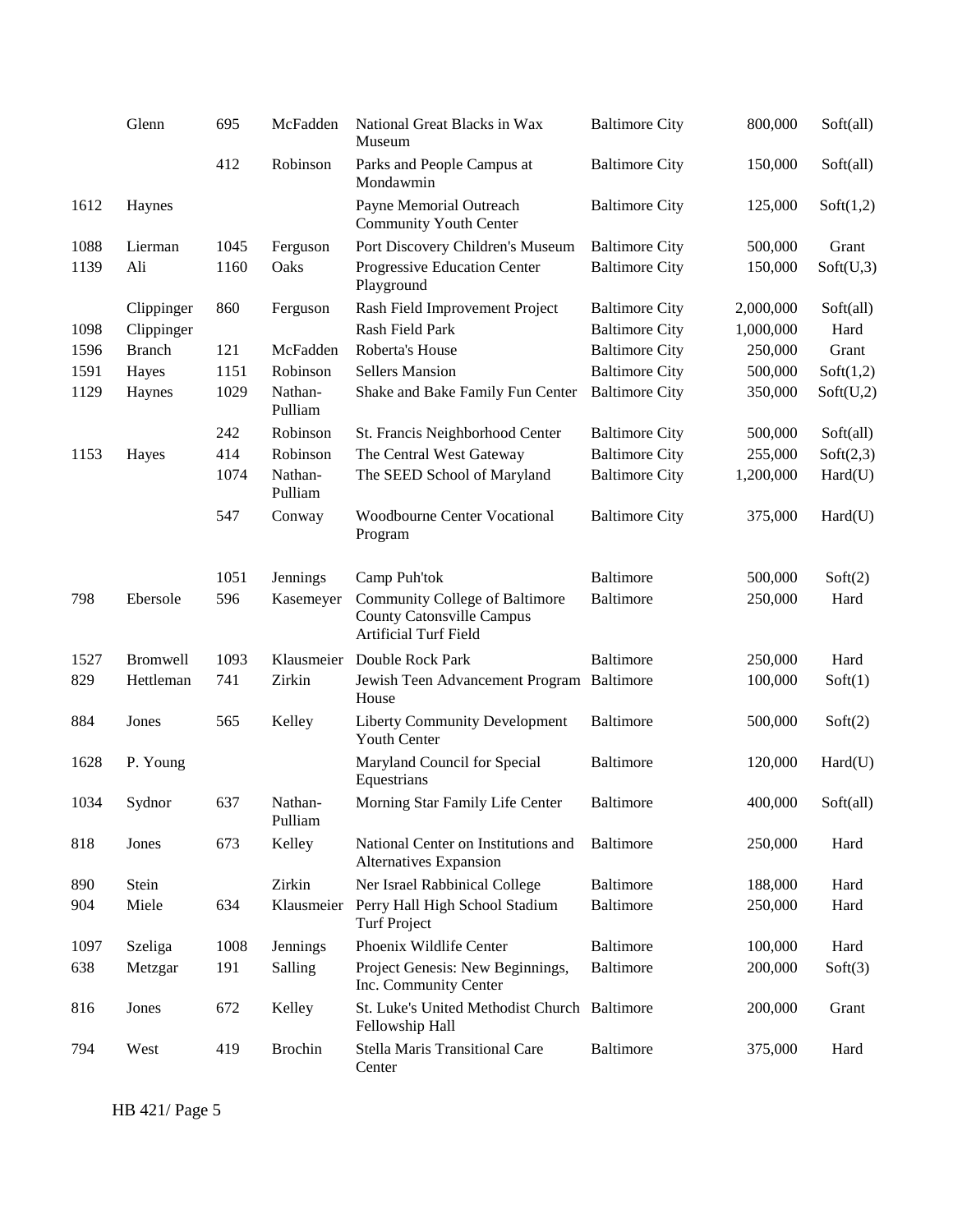| 1040<br>301 | Lafferty<br>Miele | 977<br>482 | <b>Brochin</b><br>Klausmeier   | Towson High School Stadium<br>White Marsh Volunteer Fire<br>Company | <b>Baltimore</b><br><b>Baltimore</b> | 30,000<br>350,000 | Hard<br>Hard |
|-------------|-------------------|------------|--------------------------------|---------------------------------------------------------------------|--------------------------------------|-------------------|--------------|
|             |                   | 179        | Peters                         | End Hunger In Calvert County<br>Warehouse                           | Calvert                              | 50,000            | Soft(all)    |
| 314         | Ghrist            | 388        | Caroline<br>County<br>Senators | <b>Benedictine School</b>                                           | Caroline                             | 300,000           | Hard         |
| 1005        | Delegation        | 840        | Carroll<br>County<br>Senators  | Boys and Girls Club of Westminster Carroll                          |                                      | 150,000           | Soft(1)      |
| 986         | Afzali            | 828        | Hough                          | Mt. Airy Caboose and Visitor Center Carroll<br>Pavilion             |                                      | 12,000            | Hard         |
| 479         | Delegation        | 606        | Carroll<br>County<br>Senators  | Union Mills Homestead Restoration Carroll                           |                                      | 250,000           | Hard         |
| 1653        | Ghrist            | 1167       | Cecil<br>County<br>Senators    | Elkton Sportsplex Campus and<br>Performing-Visual Arts Center       | Cecil                                | 200,000           | Hard         |
| 977         | Delegation        | 708        | Cecil<br>County<br>Senators    | Fair Hill Race Course                                               | Cecil                                | 250,000           | Hard         |
| 709         | Delegation        | 612        | Miller                         | Farming 4 Hunger Community<br><b>Agricultural Facility</b>          | Charles                              | 75,000            | Soft(2,3)    |
|             |                   | 300        | Middleton                      | Maryland Veterans Memorial<br>Museum Land Acquisition               | Charles                              | 200,000           | Soft(all)    |
|             |                   | 617        | Middleton                      | Old Pomonkey High School                                            | Charles                              | 250,000           | Soft(1,2)    |
| 720         | Delegation        |            |                                | Southern Maryland Carousel                                          | Charles                              | 180,000           | Soft(1)      |
|             |                   | 100        | Miller                         | Southern Maryland Studies Center                                    | Charles                              | 500,000           | Grant        |
| 1092        | Sample-<br>Hughes | 821        | Eckardt                        | Chesapeake Grove Senior Housing<br>and Intergenerational Center     | Dorchester                           | 225,000           | Soft(1)      |
| 475         | Delegation        | 187        | Hough                          | Helen Smith Studio                                                  | Frederick                            | 25,000            | Soft(1,2)    |
| 158         | K. Young          | 208        | Young                          | Heritage Frederick Capital<br>Improvements                          | Frederick                            | 37,500            | Soft(3)      |
| 474         | Delegation        | 188        | Hough                          | Northwest Trek Conservation and<br><b>Education Center Phase 2</b>  | Frederick                            | 75,000            | Soft(2)      |
| 64          | Afzali            | 645        | Hough                          | Remsberg Park Multipurpose Youth Frederick<br><b>Sports Field</b>   |                                      | 125,000           | Soft(2)      |
| 1336        | Folden            | 1036       | Young                          | The Youth Ranch                                                     | Frederick                            | 150,000           | Grant        |
| 99          | Krimm             | 199        | Young                          | YMCA of Frederick County                                            | Frederick                            | 150,000           | Soft(all)    |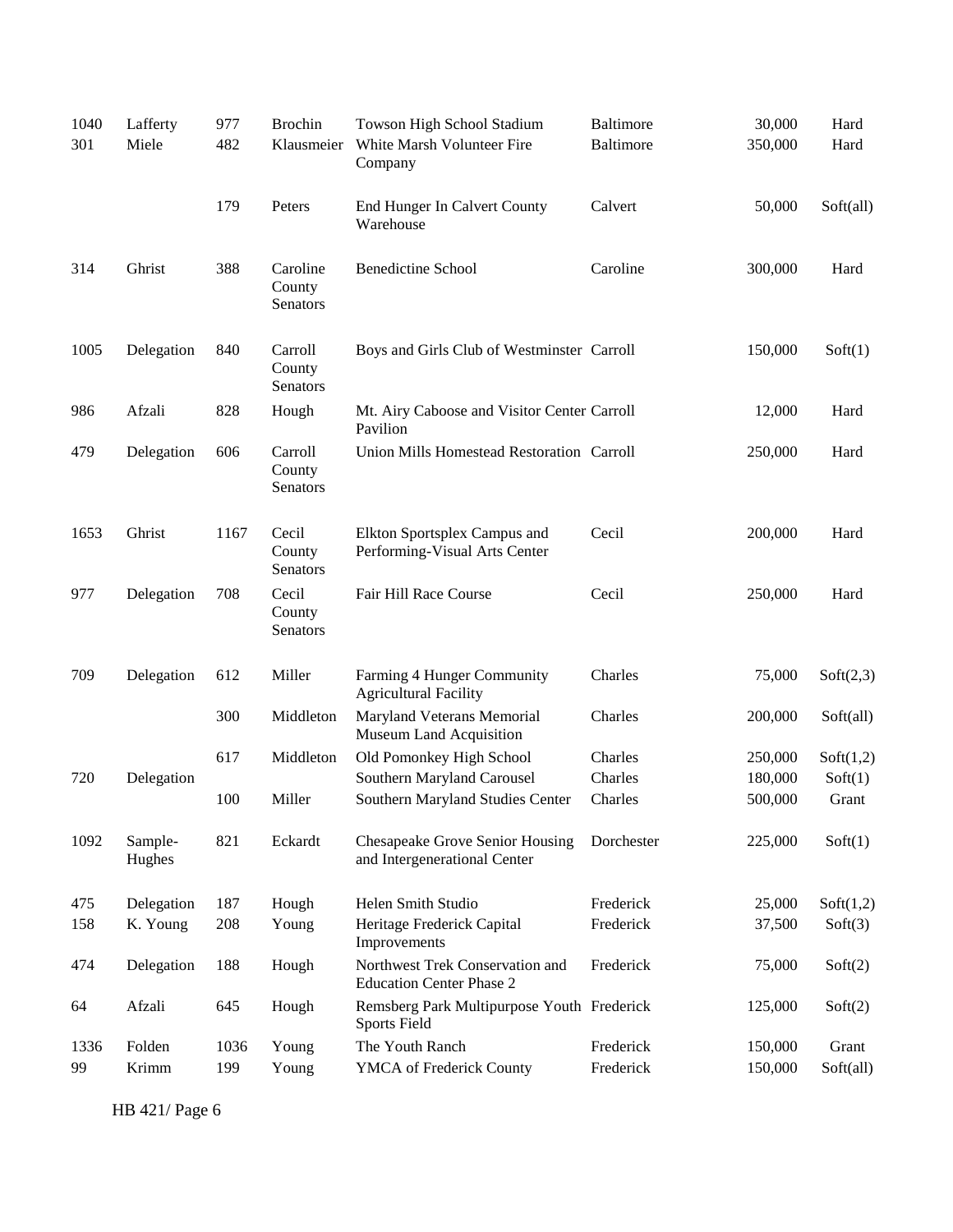| 1542 | Beitzel            | 1068 | Edwards                      | Believe in Tomorrow Children's<br>House at Deep Creek Lake           | Garrett    | 300,000 | Hard      |
|------|--------------------|------|------------------------------|----------------------------------------------------------------------|------------|---------|-----------|
| 1606 | Cassilly           |      |                              | Hosanna School Museum                                                | Harford    | 45,000  | Hard      |
|      |                    | 1179 | Cassilly                     | McComas School Museum                                                | Harford    | 25,000  | Soft(all) |
| 1607 | Cassilly           |      |                              | Miracle League of Harford County                                     | Harford    | 100,000 | Grant     |
| 1507 | Lisanti            |      |                              | National Center for Manufacturing<br>Sciences                        | Harford    | 300,000 | Grant     |
| 1453 | Lisanti            |      |                              | Skipjack Martha Lewis                                                | Harford    | 75,000  | Grant     |
| 1417 | Lisanti            |      |                              | The Epicenter at Edgewood                                            | Harford    | 50,000  | Grant     |
| 422  | Delegation         | 330  | Howard<br>County<br>Senators | <b>Carrollton Hall Restoration</b>                                   | Howard     | 500,000 | Hard      |
| 678  | Delegation         | 755  | Howard<br>County<br>Senators | Chrysalis Pavilion in Merriweather<br>Park at Symphony Woods         | Howard     | 250,000 | Soft(1,3) |
| 419  | Delegation         | 332  | Howard<br>County<br>Senators | Ellicott City Area Flood Mitigation Howard                           |            | 500,000 | Soft(3)   |
| 391  | Delegation         | 331  | Howard<br>County<br>Senators | Harriet Tubman Community Center Howard<br>and Museum                 |            | 500,000 | Soft(1)   |
| 423  | Delegation         | 333  | Howard<br>County<br>Senators | ManneqART Museum and Maryland Howard<br><b>Fashion Institute</b>     |            | 333,000 | Soft(all) |
| 421  | Delegation         | 339  | Howard<br>County<br>Senators | PHILLIPS School Commercial<br>Kitchen                                | Howard     | 175,000 | Soft(3)   |
| 1630 | Delegation         | 1170 | Howard<br>County<br>Senators | Tau Pi Mentoring Program                                             | Howard     | 25,000  | Soft(2)   |
| 407  | Delegation         | 329  | Howard<br>County<br>Senators | The Arc of Howard County HVAC<br><b>System Replacement</b>           | Howard     | 300,000 | Hard      |
| 478  | Jacobs             | 555  | Hershey                      | Camp Fairlee                                                         | Kent       | 200,000 | Soft(2)   |
| 1597 | Jacobs             | 551  | Hershey                      | Echo Hill Outdoor School                                             | Kent       | 310,000 | Soft(1)   |
| 1598 | Gutierrez          | 687  | Madaleno                     | A Wider Circle Community Service Montgomery<br>Center                |            | 250,000 | Soft(2,3) |
| 79   | Korman             | 567  | Lee                          | Bender Jewish Community Center of Montgomery<br>Greater Washington   |            | 100,000 | Hard      |
| 80   | Korman             | 610  | Lee                          | <b>Bethesda Graceful Growing</b><br><b>Together Community Center</b> | Montgomery | 200,000 | Soft(all) |
| 97   | Fraser-<br>Hidalgo | 149  | Feldman                      | <b>BlackRock Center for the Arts</b>                                 | Montgomery | 115,000 | Hard      |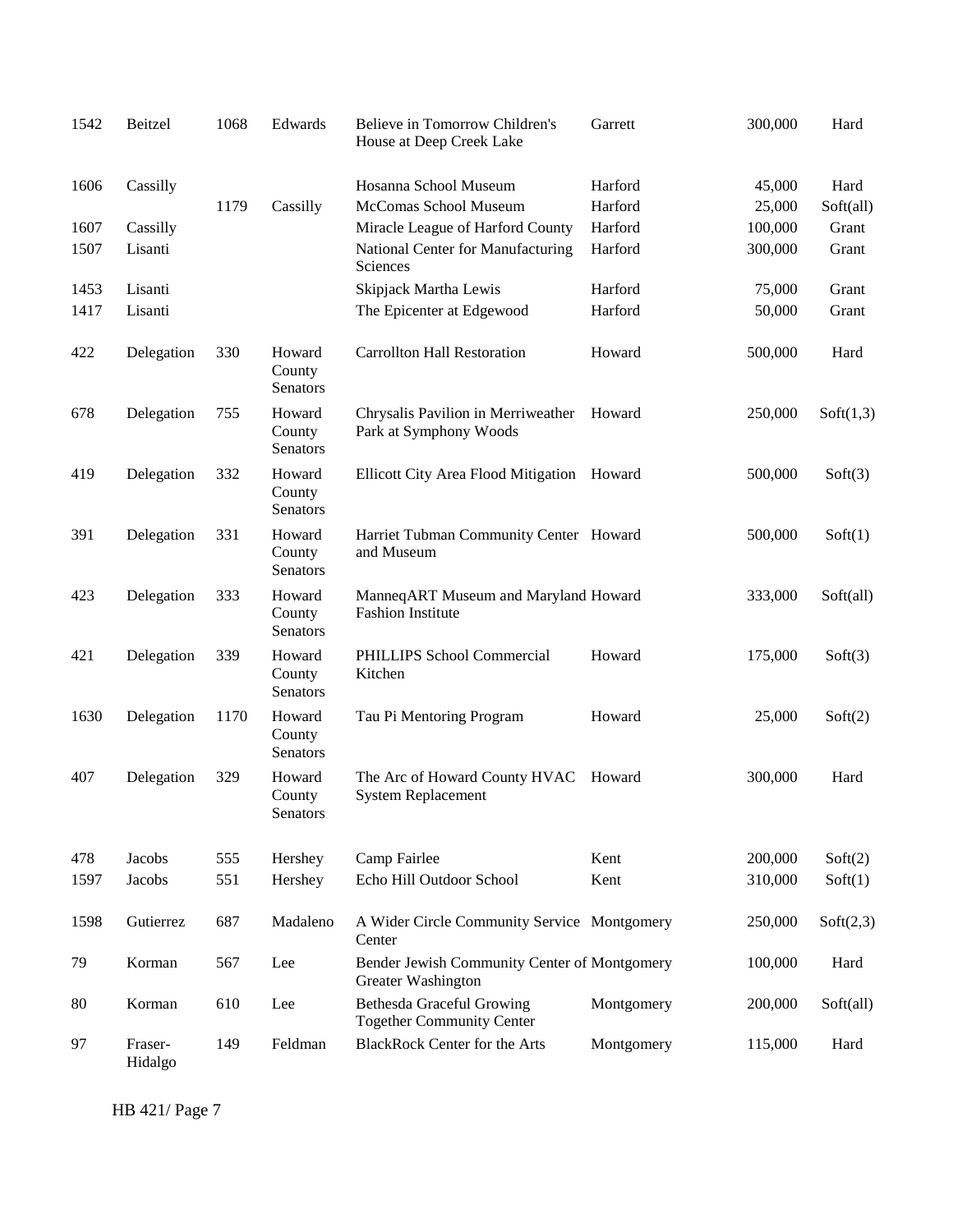| 86   | Fraser-<br>Hidalgo | 148                                           | Feldman  | Boyds Negro School                                                         | Montgomery | 16,000    | Soft(2)   |
|------|--------------------|-----------------------------------------------|----------|----------------------------------------------------------------------------|------------|-----------|-----------|
| 1485 | Luedtke            | 464                                           | Zucker   | <b>Community Services for Autistic</b><br><b>Adults and Children</b>       | Montgomery | 95,000    | Hard      |
| 743  | Barve              | 648                                           | Kagan    | <b>Consumer Product Safety</b><br><b>Commission Site</b>                   | Montgomery | 200,000   | Hard      |
| 569  | Kaiser             | 455                                           | Zucker   | <b>Damascus Recreational Park</b>                                          | Montgomery | 100,000   | Soft(all) |
| 819  | Hixson             | 795                                           | Smith    | <b>Easter Seals Inter-Generational</b><br>Center                           | Montgomery | 150,000   | Hard      |
| 546  | Kaiser             | 454                                           | Zucker   | <b>Friends House</b>                                                       | Montgomery | 200,000   | Soft(3)   |
| 1546 | Hixson             | 1061                                          | Smith    | Gandhi Brigade Media Center                                                | Montgomery | 125,000   | Soft(2)   |
| 609  | Queen              | 451                                           | Zucker   | Good Hope Local Park                                                       | Montgomery | 125,000   | Soft(all) |
| 1616 | Gutierrez          | 653                                           | Madaleno | Halpine Hamlet Community Center                                            | Montgomery | 175,000   | Soft(2)   |
| 901  | Frick              | 1044                                          | Lee      | Interfaith Watershed Restoration and Montgomery<br><b>Outreach Project</b> |            | 60,000    | Soft(2)   |
| 1115 | Hixson             | 808                                           | Smith    | Jewish Foundation for Group<br>Homes, Inc.                                 | Montgomery | 100,000   | Hard      |
| 1016 | Barve              | 646                                           | Kagan    | King Farm Farmstead Dairy Barns                                            | Montgomery | 200,000   | Hard      |
| 814  | Hixson             | 729                                           | Smith    | Korean Community Service Center<br><b>Branch Office</b>                    | Montgomery | 265,000   | Hard(U)   |
| 1405 | Luedtke            | 599                                           | Zucker   | Laytonsville Lions Club Medical<br><b>Equipment Loan Building</b>          | Montgomery | 5,000     | Hard      |
| 1627 | A. Miller          | 1120                                          | Feldman  | Madison Fields Therapeutic<br><b>Equestrian Center</b>                     | Montgomery | 125,000   | Soft(1,3) |
| 1003 | <b>Barkley</b>     | 709                                           | King     | <b>MdBioLab STEM Education</b><br>Equipment                                | Montgomery | 100,000   | Hard      |
| 825  | Kramer             | 351                                           | Manno    | Melvin J. Berman Hebrew Academy Montgomery                                 |            | 150,000   | Soft(all) |
| 1029 | Waldstreicher 688  |                                               | Madaleno | Noyes Children's Library<br>Renovation                                     | Montgomery | 200,000   | Hard      |
| 883  | Kaiser             | 770                                           | Zucker   | Olney Boys and Girls Community<br>Park Expansion                           | Montgomery | 150,000   | Soft(1)   |
| 1106 | Hixson             | 791                                           | Smith    | Paint Branch Stream Valley Park<br>Trail                                   | Montgomery | 100,000   | Soft(2,3) |
| 69   | Cullison           | 350                                           | Manno    | Parkland Pool Renovation                                                   | Montgomery | 35,000    | Soft(all) |
| 1027 | A. Miller          | 894                                           | Feldman  | Poolesville Grape Crushing<br><b>Economic Development Facility</b>         | Montgomery | 1,000,000 | Soft(1)   |
| 156  | Dumais             | 150                                           | Feldman  | <b>Potomac Community Resources</b><br>Home                                 | Montgomery | 175,000   | Hard      |
| 558  | Robinson           | 381                                           | King     | <b>Stewartown Local Park</b>                                               | Montgomery | 200,000   | Soft(all) |
| 1089 | Hixson             | 724                                           | Smith    | Takoma Park Library                                                        | Montgomery | 150,000   | Hard      |
| 870  | Dumais             | 698                                           | Feldman  | The Quince Orchard Colored School Montgomery                               |            | 200,000   | Soft(3)   |
|      |                    | 689                                           | Madaleno | The Writer's Center                                                        | Montgomery | 250,000   | Soft(2)   |
| 96   | Fraser-<br>Hidalgo | 126                                           | Feldman  | TLC's Katherine Thomas School                                              | Montgomery | 240,000   | Hard      |
| 1530 | Waldstreicher      | Torah School of Greater Washington Montgomery |          |                                                                            | 375,000    | Hard      |           |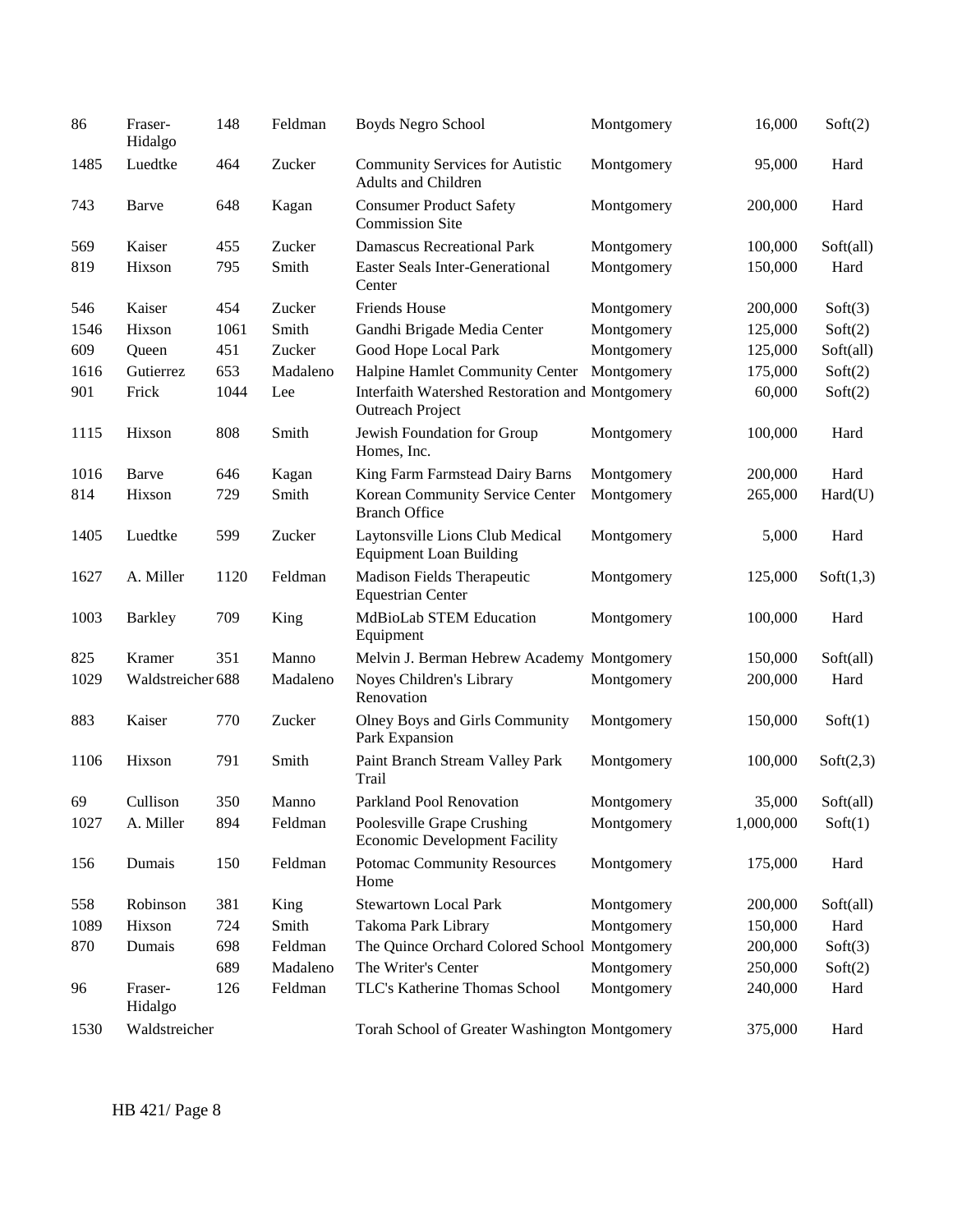| 542  | Gutierrez           | 608  | Madaleno | <b>Woodend Nature Sanctuary</b><br>Accessible Trail                  | Montgomery      | 300,000 | Hard(U)     |
|------|---------------------|------|----------|----------------------------------------------------------------------|-----------------|---------|-------------|
| 297  | Kelly               | 288  | Lee      | YMCA Bethesda-Chevy Chase                                            | Montgomery      | 750,000 | Soft(2,3)   |
| 732  | Cullison            | 504  | Manno    | Young Israel Shomrai Emunah<br>Social Hall                           | Montgomery      | 50,000  | Soft(all)   |
|      |                     | 1049 | Muse     | Accokeek First Church of God<br>Center of Excellence                 | Prince George's | 50,000  | Soft(1)     |
| 1100 | Vallario            | 765  | Peters   | Alpha House                                                          | Prince George's | 75,000  | Soft(1)     |
|      |                     | 1048 | Muse     | Camp Springs Elks Lodge No. 2332                                     | Prince George's | 25,000  | Soft(2)     |
| 1633 | J. Lewis            | 1162 | Benson   | Capitol Heights Municipal<br>Multiservice Center                     | Prince George's | 350,000 | Soft(all)   |
| 1004 | Valentino-<br>Smith | 761  | Peters   | Champ House                                                          | Prince George's | 50,000  | Grant       |
| 833  | <b>B.</b> Barnes    | 886  | Rosapepe | College Park Complete and Green<br><b>Streets</b>                    | Prince George's | 100,000 | Hard        |
|      |                     | 888  | Rosapepe | College Park Woods Hiker/Biker<br><b>Connector Trail</b>             | Prince George's | 300,000 | Hard        |
| 1086 | Holmes              | 762  | Peters   | Collington Station Safety and<br>Surveillance Systems                | Prince George's | 24,000  | Hard        |
| 1649 | Angel               | 1178 | Currie   | District Heights Veterans Park                                       | Prince George's | 170,000 | Soft(U,1,2) |
| 1025 | Frush               | 887  | Rosapepe | <b>Duvall Field Renovation</b>                                       | Prince George's | 150,000 | Hard        |
| 1545 | Valderrama          | 1071 | Muse     | Hard Bargain Farm Environmental<br>Center                            | Prince George's | 200,000 | Soft(1)     |
| 577  | C. Howard           |      |          | Highland Park Christian Academy                                      | Prince George's | 600,000 | Grant       |
| 1538 | Gaines              | 1072 | Pinsky   | Hyattsville Veteran's Memorial                                       | Prince George's | 30,000  | Soft(2,3)   |
| 1087 | Holmes              | 763  | Peters   | Marlton Swim and Recreation Club                                     | Prince George's | 50,000  | Soft(all)   |
| 1039 | Gaines              | 831  | Pinsky   | Maryland Milestones Heritage<br>Center                               | Prince George's | 50,000  | Soft(all)   |
| 1594 | Gaines              | 1110 | Pinsky   | Maryland Multicultural Youth<br>Centers                              | Prince George's | 75,000  | Soft(2)     |
|      |                     | 1111 | Muse     | My Sister's Keeper                                                   | Prince George's | 100,000 | Soft(1)     |
| 1026 | Tarlau              | 114  | Ramirez  | New Horizons Disability Job<br>Training and Recycling Center         | Prince George's | 200,000 | Soft(U,all) |
| 1099 | Holmes              | 764  | Peters   | Patuxent River 4-H Center Dennis<br>Cooper Cabin                     | Prince George's | 250,000 | Grant       |
| 1019 | Gaines              | 829  | Pinsky   | <b>Riverdale Park Station</b>                                        | Prince George's | 100,000 | Soft(all)   |
| 1540 | <b>B.</b> Barnes    |      |          | Riverdale Park Station Pedestrian<br>Improvements                    | Prince George's | 350,000 | Soft(all)   |
|      |                     | 1059 | Muse     | Southern Market Place                                                | Prince George's | 50,000  | Soft(2)     |
| 1588 | Fennell             | 1063 | Ramirez  | St. Ann's Center for Children, Youth Prince George's<br>and Families |                 | 50,000  | Hard        |
| 1032 | Valentino-<br>Smith | 901  | Peters   | St. Nicholas Catholic Church Parish Prince George's<br>Hall          |                 | 50,000  | Hard        |
|      |                     | 614  | Muse     | Susan D. Mona Center                                                 | Prince George's | 100,000 | Soft(1)     |
| 1593 | Gaines              | 1175 | Benson   | <b>Transit Oriented Development</b><br>Public Art Projects           | Prince George's | 280,000 | Grant       |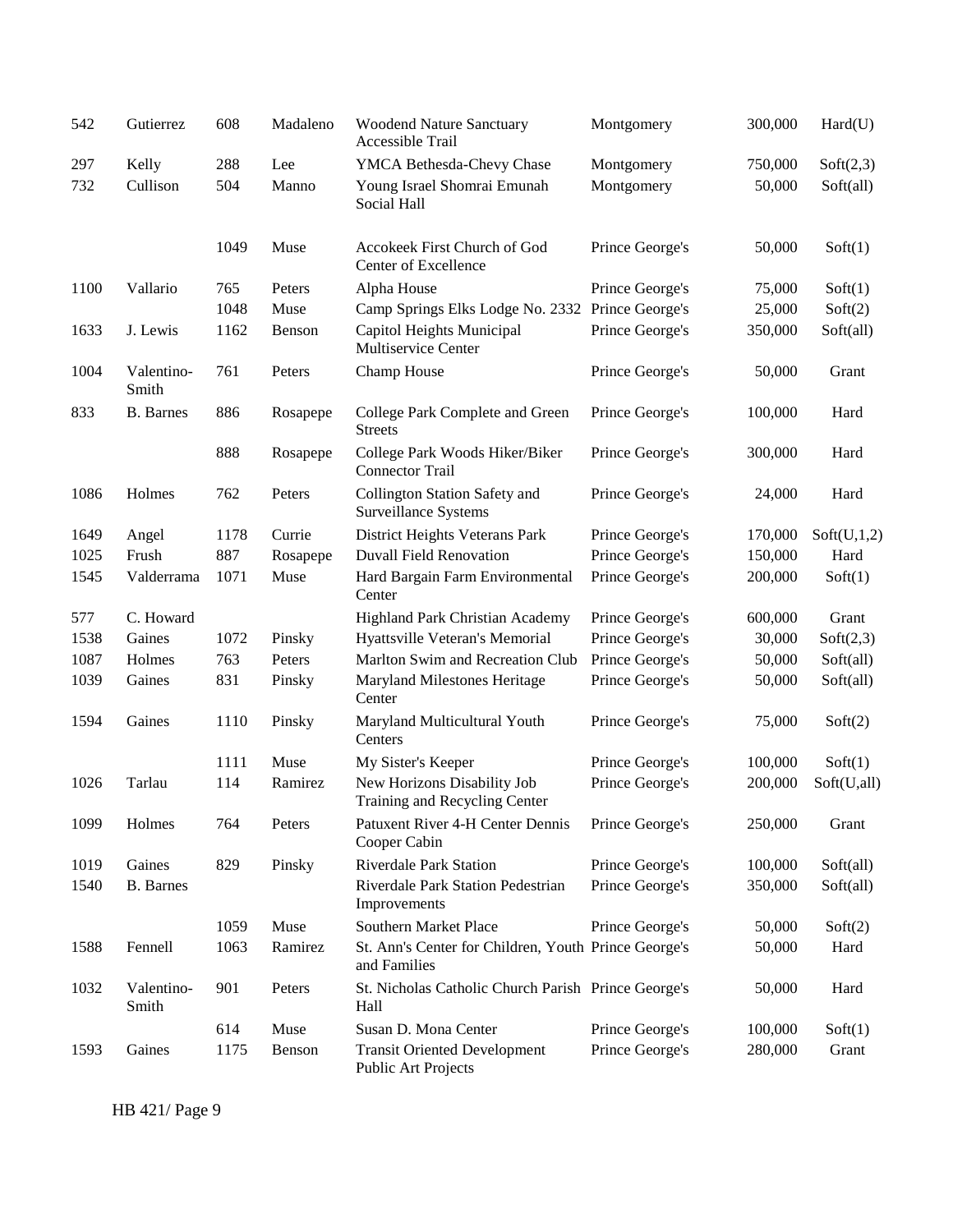| 1524 | Walker            |      |          | Tucker Road Ice Rink                                                              | Prince George's | 350,000   | Soft(1)   |
|------|-------------------|------|----------|-----------------------------------------------------------------------------------|-----------------|-----------|-----------|
| 1254 | Arentz            | 630  | Hershey  | <b>Compass Regional Hospice</b>                                                   | Queen Anne's    | 500,000   | Soft(2)   |
| 802  | Otto              | 863  | Mathias  | Teackle Mansion and the Sarah<br><b>Martin Done House</b>                         | Somerset        | 250,000   | Soft(all) |
|      |                   | 1176 | Waugh    | <b>Maryland Dove</b>                                                              | St. Mary's      | 500,000   | Grant     |
|      |                   | 1083 | Waugh    | St. Clement's Island North Pier                                                   | St. Mary's      | 100,000   | Grant     |
|      |                   | 1064 | Waugh    | St. Mary's Nursing Center                                                         | St. Mary's      | 250,000   | Soft(all) |
| 1085 | Mautz             | 955  | Eckardt  | <b>Channel Marker Regional Wellness</b><br>Center                                 | Talbot          | 150,000   | Soft(1,3) |
| 1090 | Mautz             | 822  | Eckardt  | St. Luke's Preschool                                                              | Talbot          | 19,000    | Soft(3)   |
| 1102 | Mautz             | 824  | Eckardt  | St. Michaels Family YMCA                                                          | Talbot          | 500,000   | Hard      |
| 1125 | Wivell            |      |          | Civil War Interpretive Center                                                     | Washington      | 250,000   | Hard      |
| 1078 | <b>B.</b> Wilson  | 838  | Serafini | Hagerstown Urban Improvement<br>Project                                           | Washington      | 200,000   | Hard      |
| 1620 | McKay             | 1140 | Edwards  | Hancock Community Pool                                                            | Washington      | 100,000   | Soft(all) |
| 1126 | Wivell            |      |          | Smithsburg Town Hall Tower                                                        | Washington      | 12,000    | Hard      |
| 711  | McKay             | 593  | Edwards  | Williamsport American Legion Post Washington<br>202 World War II Monument         |                 | 65,000    | Soft(1,2) |
| 672  | Sample-<br>Hughes | 920  | Mathias  | Lower Shore Clinic Day Program for Wicomico<br>Seniors with Disabilities Facility |                 | 300,000   | Hard(U)   |
| 804  | Carozza           | 843  | Mathias  | Believe in Tomorrow Cottage By the Worcester<br>Sea                               |                 | 350,000   | Hard      |
|      |                   | 1053 | Mathias  | Lower Eastern Shore Conservation<br>and Heritage Center                           | Worcester       | 100,000   | Soft(2)   |
| 801  | Carozza           | 991  | Mathias  | Ocean City Convention Center Phase Worcester<br>3                                 |                 | 1,335,000 | Hard(U)   |

**\$53,022,500**

Match Key:  $1 = Real Property$ 2 = In-kind Contributions 3 = Prior Expenditures  $4 =$ Unequal

# **Additional Information**

### **Prior Introductions:** None.